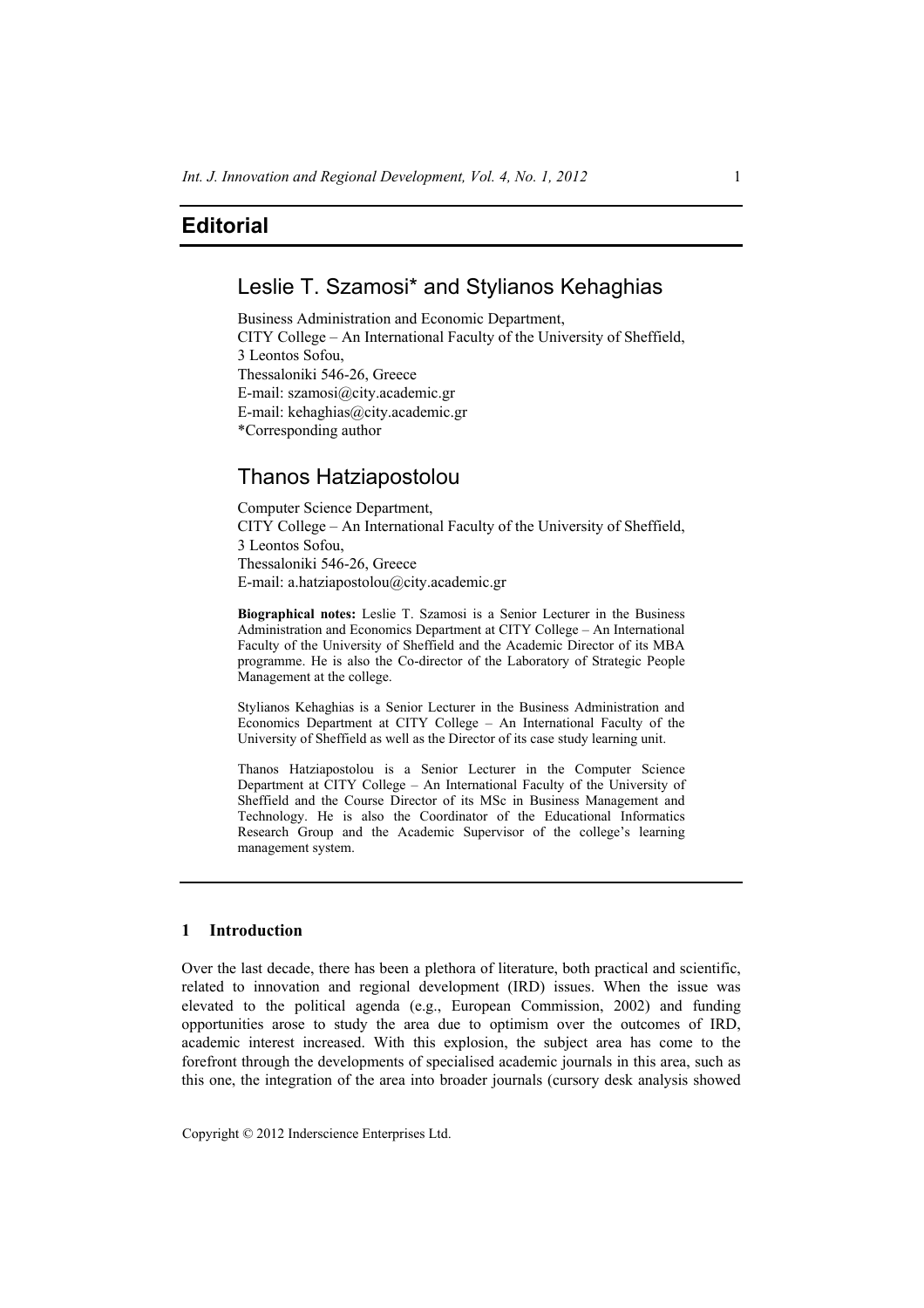#### 2 *L.T. Szamosi et al.*

IRD research consolidated in about 25 journal areas), and the development of a substantive book literature, to consolidate the area of knowledge. Despite this explosive growth, the widening of the research base, and the frontier, interdisciplinary nature of the topic area, the fundamental question of how to integrate this literature into our collective lexicon (e.g., the classroom, business environment, political sphere) has become complicated by the divergence of the literature itself and how to consolidate it and elevate it into blocks of knowledge (e.g., Wang et al., 2010).

The issue faced in this regard is that IRD cannot, and will not, ever be considered a functional area of knowledge; by its own devices, it will remain a broad area of literature within which too many catchment areas based on types of innovation (from the most simple to the most complex), regions (e.g., specific regions of a country to the entire country level and/or a group of countries where each has its own archetypes), and development (severely underdeveloped to developed); the bottom-line of this is that this combination leads to a severe lack of focus as shown in Figure 1.

**Figure 1** IRD literature confusion

| Innovation | Region         |          | Development                    |  | Literature<br>confusion |
|------------|----------------|----------|--------------------------------|--|-------------------------|
| Simple to  | Peripheral to  | $\times$ | Underdeveloped to<br>developed |  |                         |
| complex    | supra-national |          |                                |  |                         |

This lack of focus, in and of itself, is not necessarily a bad thing as it may encourage authors from various disciplines to contribute. On the downside, however, unfocused literature tends to be minimalised by the academic community as an area where 'anyone' can contribute their perspective and therefore lacks academic rigor and balance. A comprehensive overview of the IRD literature confirms this wide and unlimited opportunity to research and publish in this area where we see, for example, extremely narrow studies such as that by Pinto and Guerreiro (2010) (e.g., innovation in the Algrave Region of Portugal) to much broader studies at the country (e.g., Ring et al., 2010 looking at the U.S.A.) and supra-national levels (e.g., Uyarra, 2010 looking at Europe).

What the literature requires is some form of compartmentalisation of the various thematic areas that lead to its overall development and, by definition, seriousness within both the academic and practitioner oriented realms. Let us also be clear that we in no way seek to dismiss out of hand the important scientific contributions to the IRD literature that have been made by thousands of academics globally; far from it. What we seek to do is provide a consolidated space of research within the area which can be used to focus and structure what it is that we research into an area that will develop more succinctly rather than in the haphazard way that it has done thus far.

#### **2 The five Es of IRD**

The theme of this special issue is an attempt to begin the process of consolidating the IRD literature into a more focused and functionally sound area. The logic for this consolidation is predicated on the historical development of literature in other areas such as marketing. When one reviews the literature in marketing, it was not until the development of the concept of the 4-P's that research in the area began to flourish and take focus; it was this 'compartmentalisation' of various topics that brought specificity forefront and a shakeout in the belief that 'anyone' could write about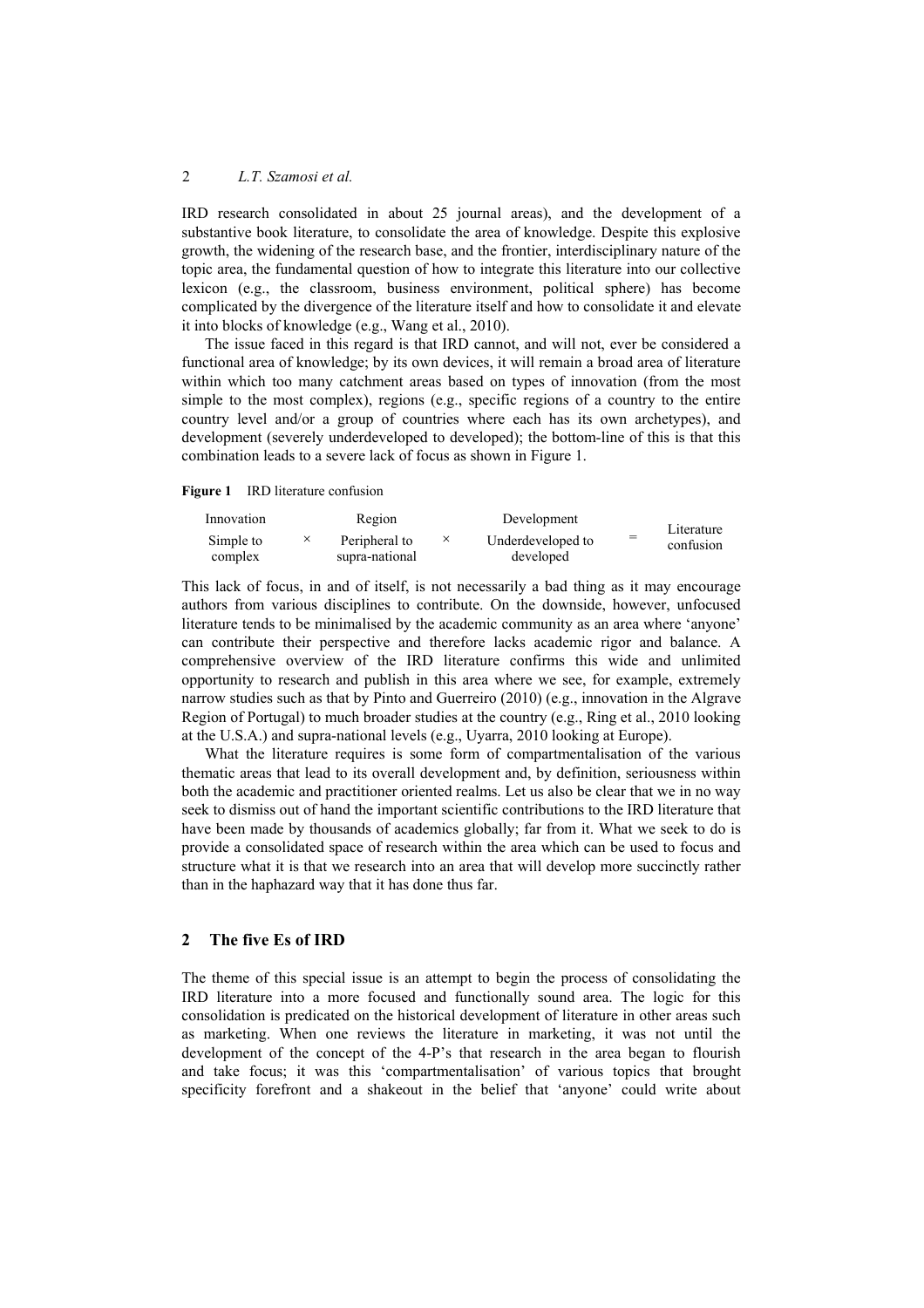marketing. In our view, it is precisely this issue that has been plaguing the IRD literature lately – it appears that any topic area can be brought into the discussion of IRD without fully analysing why and how it fits in to the consolidated whole.

This special issue, to our knowledge, is the first attempt at bringing together what we have coined as the 5-E's of IRD:

- entrepreneurship
- e-commerce/e-business
- education
- economy
- environment (natural/physical).

A review of the literature has broadly shown that each of subject coverage areas can be loosely termed through this framework. What makes this framework even more interesting is the intersection of each, and in fact, all, of these areas to create a foundation framework for IRD. What we seek to do through this special issue is to 'drill down' into the subject coverage areas to create a platform upon which future IRD research and study can be founded.

As well, each of these thematic areas, in and of themselves, incorporates strong functional discipline research and educational characteristics; that is, there are specific bodies of scientific literature that exclusively studies these areas. Also of interest is that each finds itself as a specific area of formal education (undergraduate and postgraduate) giving even more credence to their individual important. When used as a foundation to underpin the integrated IRD framework outlined in Figure 1 what we have is a much more rigorous and methodologically sound foundation to explore IRD in a much more systematic and focused way. Each of the 5-E's proposed has a wide selection of literature supporting their foundation yet we have taken only a microcosm of this to present the framework knowing there is substantive support behind each of them.

#### *2.1 Entrepreneurship*

The area of entrepreneurship and the development of small and medium enterprises (SME's) has become synonymous with IRD. One need simply look at the development funding being put forward to develop this by governments (e.g., European Union) to see the importance of this. Reviewing the IRD literature clearly shows that nearly all IRD research to various extents, 'lean' on this area. As indicated by authors such as Mason (2000) and Bygrave (1997), the foundation of entrepreneurship comes from enterprise (i.e., spotting opportunities and turning these into working realities) and developing a culture of making things better. Auerswald (2008) assists in consolidating the link between entrepreneurship theory and the gap between innovation and opportunity which further purports the Schumpeterian view of the consummate entrepreneur as an innovator.

## *2.2 E-business/e-commerce*

According to Bogers et al. (2010), users of innovation, primarily local to the company and in the technology sector, play an important role in developing further innovations. In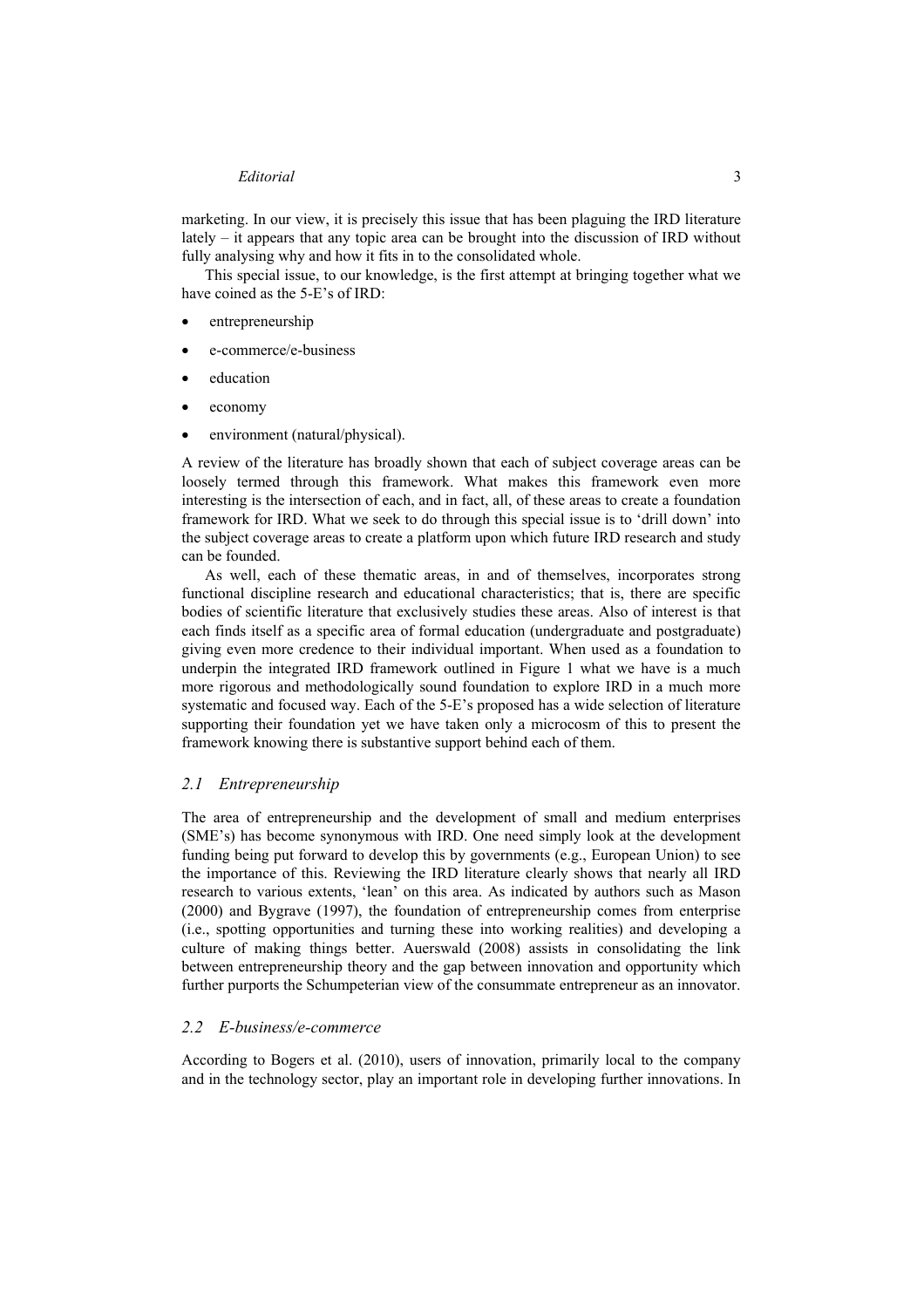### 4 *L.T. Szamosi et al.*

terms of IRD this supports the need to develop communities of practice in order to provide a more critical, long-term level of sustainability at the regional level as has been suggested by authors such as Brown and Lockett (2001).

#### *2.3 Education*

Gorman et al. (1997) outline the need to develop more comprehensive and structured measures of the effectiveness of education in building, among other things, individually focused IRD communities with a focus on culture. Florida et al. (2008) further the emphasise the notion of the importance of education in developing regional know-how and human capital suggesting that it is 'impossible' to align IRD without the educational foundation.

#### *2.4 Economy*

From a broader economic perspective and based on a very wide cross section of economic oriented literature, Pacheco et al. (2010) discussed the similarities and differences between institutional theory and institutional economics; from a IRD perspective, interestingly, it is the similarities between them that are of more interest than the differences (e.g., innovation and change, role of interest groups and collective action). The more developed aspect of economic development related to IRD is in relation to social capital. Knack and Keefer (1997) identified the impact of social capital on economic growth and development both at the country and regional levels and this area has grown exponentially since.

#### *2.5 Environment (natural and physical)*

One cannot exclude the ever increasing movement towards environmental consciousness within IRD. The movement, for example, towards 'greening' among the other important natural and physical environmental components places a key role on IRD to be both sustainable and 'clean' in order to provide for a broader long-term level of sustainability. Kirkwood and Walton (2010), for example, advance the notion of the 'ecopreneur' who by definition is conscious about his/her own regional development as well as that of regions that are sourced from or may be aided by the particular development.

#### **3 Starting to develop a taxonomy**

The call for this special edition generated a wide cross-section of interest from across the globe and, as would be expected, from across the spectrum of the 5-E's outlined. Based on the papers presented we were able to cull the 'best' from each of the 5-E's as a reference/starting point upon which to build an IRD framework. Each of the papers is summarised as below:

In their paper 'The new role of law in stimulating industrial innovation and regional development: the Canadian experience with reflexive law in reconciling economic development, environmental protection and entrepreneurship in the energy industry', Kenny, Vredenburg and Lucas work from the premise that social and environmental pressures are impacting regional development at a growing rate and the development and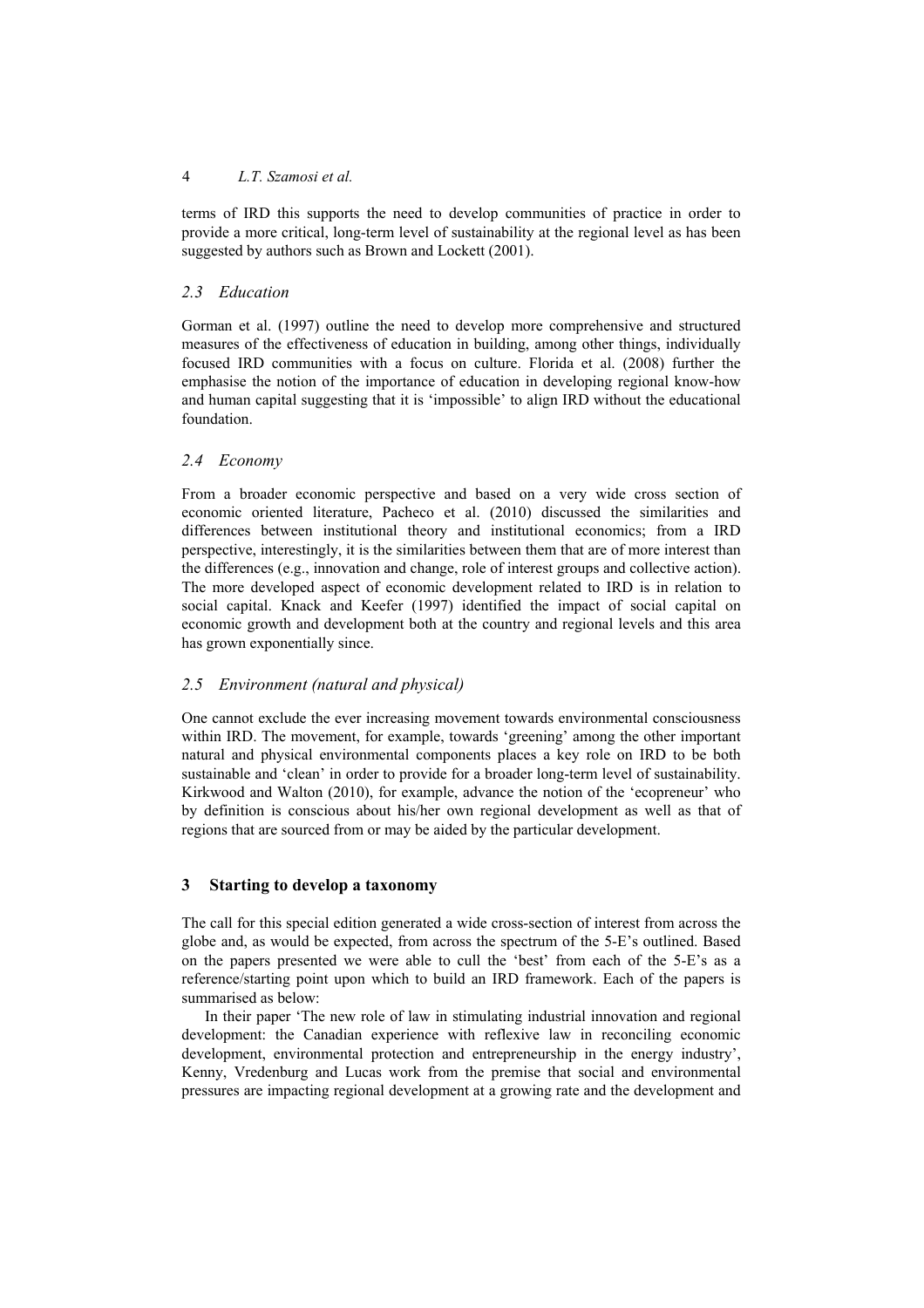application of law has not kept pace with these pressures. The authors suggest that law, and the way it is applied, are critical factors for the development of innovation at a business and regional level. Based on a case study in the Canadian oil and gas industry, it is suggested that managerial innovation can be stimulated by innovative approaches to the application of natural resources law. Reflexive law, which is more about self regulation, social cooperation and coordination, is viewed as leading to new approaches in business and innovation. As companies support sustainable development, understanding this movement will benefit legal, corporate and public interest objectives. The authors conclude that how law is developed and applied can aid in fostering corporate IRD.

As e-business is considered as one of the five drivers of IRD, in their paper 'Towards a systematic e-business excellence framework', Tsironis and Psychogios address e-business excellence and propose a framework that can be used by an e-business organisation for self-assessment purposes in order to measure the strengths and weaknesses across all of its activities. It is suggested that e-business organisations need to coordinate their products or services using information and communication technologies that make the most of streamlined and tightly integrated business processes in order to increase business performance and success. Within this context, the proposed non-prescriptive framework consists of 11 criteria, namely, leadership, strategic planning, processes, marketing, knowledge and information management, technology, security, orientation to customers, orientation to collaborators, human resource management and research and development. These eleven criteria can be used to describe and measure performance. The 12 and final criterion of their proposed framework can be used to measure the results of the organisation's attempts. Each of the aforementioned criteria, which correspond to organisational areas under assessment, is then decomposed into a number of sub-criteria which provide specific measurement context. The paper concludes with a number of possible benefits that the proposed excellence framework can provide to organisations.

The dynamic shift in the EU from fossil fuels to renewable energy is evaluated within the framework of neo-Shumpeterian theory in Krozer's article 'Renewable energy in European regions'. The energy resource mix in the EU has been going through a shift from fossil fuels to renewable energy, which supports the change towards energy decarbonisation and forms of regional development. The development of renewable energy was found to be driven by change agents that could pull together national and regional instruments for project implementation; although this is a growing trend, varying rates of change among countries and regions have been manifested. While peripheries have more abundant and cheaper land and labour, they under perform relative to economic centres. In addition to geographic differences there also exist differences between the renewable energy resources employed and know how and business capacities are suggested to be critical factors for renewable energy growth. Krozer suggests going forward that, based on the forerunner regions, the motivations of moving from fossil fuels to renewables should engage regionally socially engaged actors.

The literature has extensively articulated the impact of social capital and 'ties' as a means of knowledge spillover in business clusters. In their article entitled 'Social capital, clusters, and interpretive fuzziness: a survey of the key literature (with specific reference to economic development in South East Europe)', Vejzagic-Ramhorst, Ketikidis and Huggins extensively summarise the literature related to the relationship between social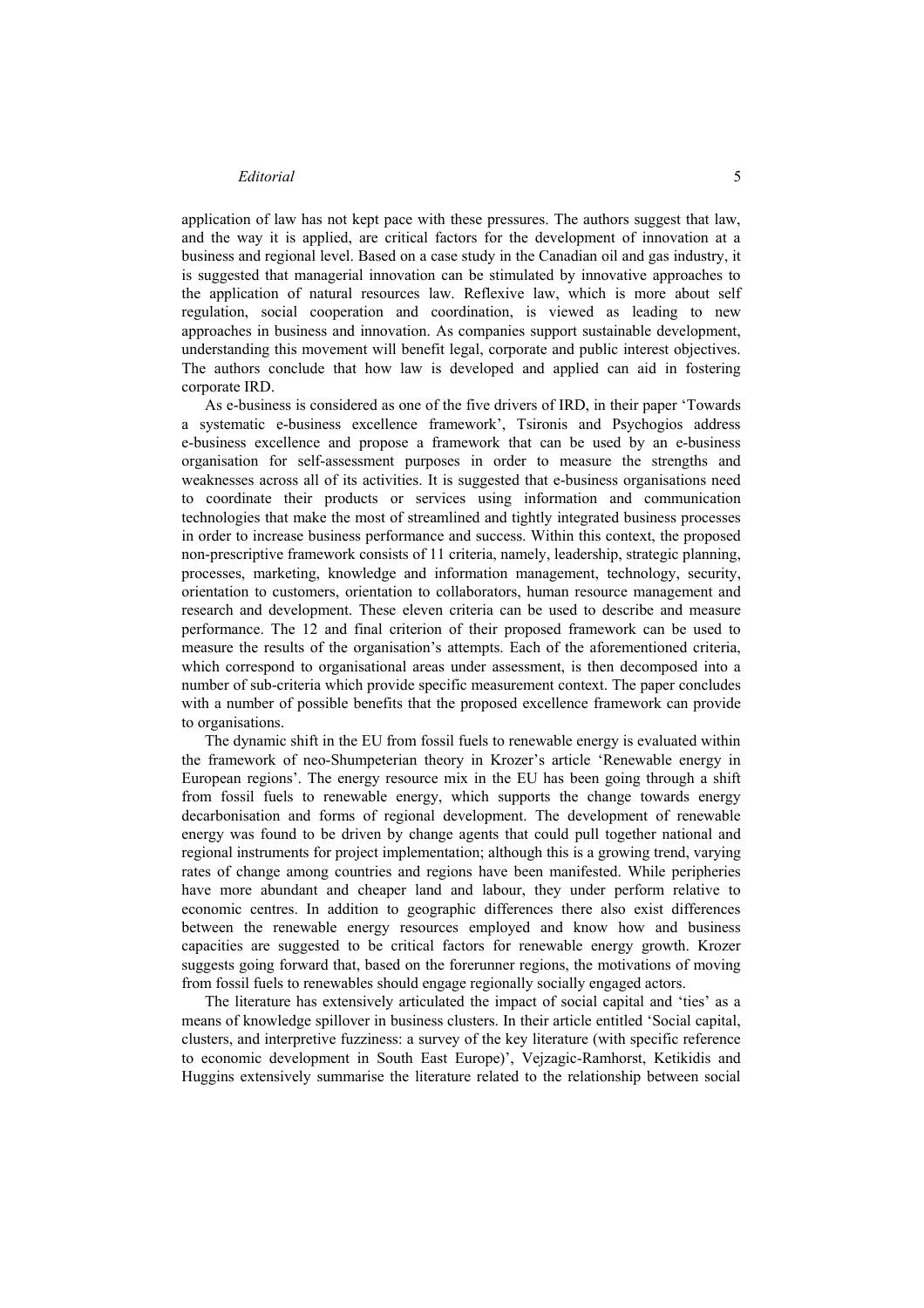### 6 *L.T. Szamosi et al.*

capital and learning in relation to South-Eastern Europe as area seen as high in cluster investment and development but low in terms of social capital research. The authors suggest that 'trust' is commonly viewed as a key aspect for cluster development in transitionally focused economies such as those seen in South-Eastern Europe; however, it is proposed that a 'one size fits all' approach is not the best route forward but rather a more flexible policy that takes into account variations in social capital needs to be considered by the actors involved in initiating, developing, and sustaining cluster initiatives.

In 'An action research approach: the actualisation of the three statutory tasks: education, research and development, and regional development', Pirinen looks at the repositioning of higher educational institutions from producers of knowledge and technology towards new forms of action, integration and collaboration and the integration of regionally focused approaches in Finland. It was discovered that creativity and freedom of innovations needs to be supported by learning related to regional development; furthermore, added value is produced when local or global innovation systems are incorporated into the learning process. What is clear is that there needs to be a close, collaborative, and mutually beneficial relationship established between higher education and business as a precursor to the further development of both parties and that an action research orientation is a suitable method for both the linear and relative elements in integrative action.

Will the 5-E framework hold going forward and provide a valid taxonomy within which to base future IRD literatures? Time will be the judge. What it does do, however, is provide a jump-off point for researchers to begin compartmentalising the area into a more formative structure. In order to bring focus, a mechanism needs to be developed to ensure that the literature becomes focused and generates itself in a fluid way. Will there be additions to this framework going forward? The clear answer is yes given where this body of literature started and where it is headed. This initial framework development will hopefully be a precursor along this path.

#### **References**

- Auerswald, P.E. (2008) 'Entrepreneurship in the theory of the firm', *Small Business Economics*, Vol. 30, No. 2, pp.111–126.
- Bogers, M., Afuah, A. and Bastian, B. (2010) 'Users as innovators: a review, critique, and future research directions', *Journal of Management*, Vol. 26, No. 4, pp.857–875.
- Brown, D.H. and Lockett, N.J. (2001) 'Engaging SMEs in e-commerce: the role of intermediaries within e-clusters', *Electronic Markets*, Vol. 11, No. 1, pp.52–58.
- Bygrave, W.D. (1997) *The Portable MBA in Entrepreneurship*, John Wiley & Sons, New York.
- European Commission (2002) *Regional Innovation Strategies Under the European Regional Development Fund Innovative Actions 2000–2002*, European Commission, Brussels.
- Florida, R., Mellander, C. and Stokarick, K. (2008) 'Inside the black box of regional development – human capital, the creative class and tolerance', *Journal of Economic Geography*, Vol. 8, No. 5, pp.615–649.
- Gorman, G., Hanlon, D. and King, W. (1997) 'Some research perspectives on entrepreneurship education, enterprise education and education for small business management: a ten-year literature review', *International Small Business Journal*, Vol. 15, No. 3, pp.56–77.